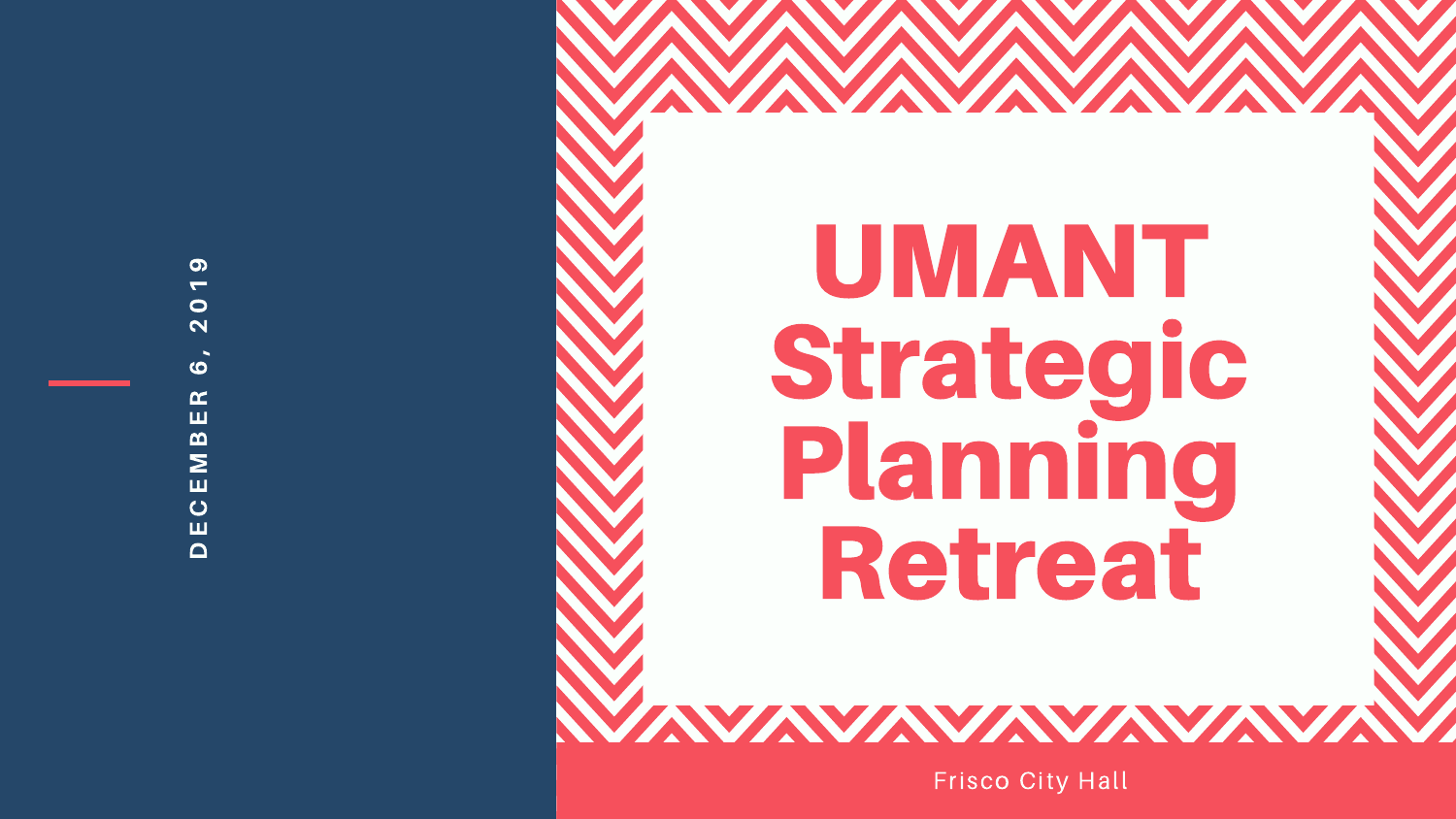2019 Year in Review 12:30 p.m.

2020 Committee Work Break-out Session 12:45 p.m. Communications - Amanda Valdez Membership & Partnerships - Major Youngblood Networking and Mentorship - Brittney Huff Special Events - Brett Cast Professional Development - Letecia McClendon

2020 UMANT Event Calendar 1:30 p.m.

Adjournment/Break for Trends and Tours 2 p.m.

## Schedule

Past-Presidents Networking Lunch 12 p.m.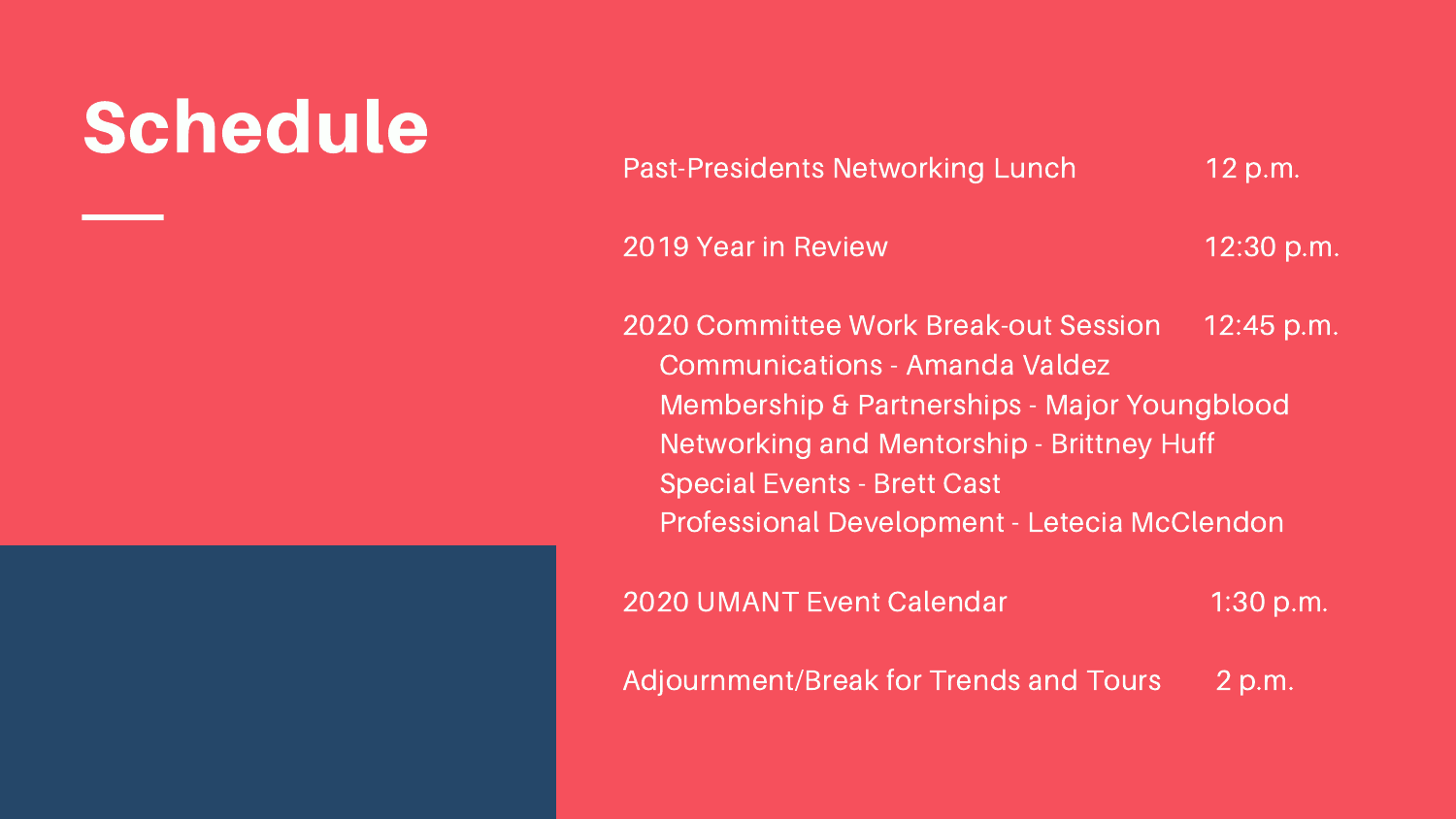- new members
- 108 Membership renewals
- \$6,000 raised at Wine & Dine hosting 100 guests
- One Day Conference attendees
- Exec Connect participants
- Professional Development Events Hosted: Servant Leadership 101 • Budget 101• Candidate 101
- Scholarships Awarded Totaling \$5,500
- Facebook Posts

# Year in Review

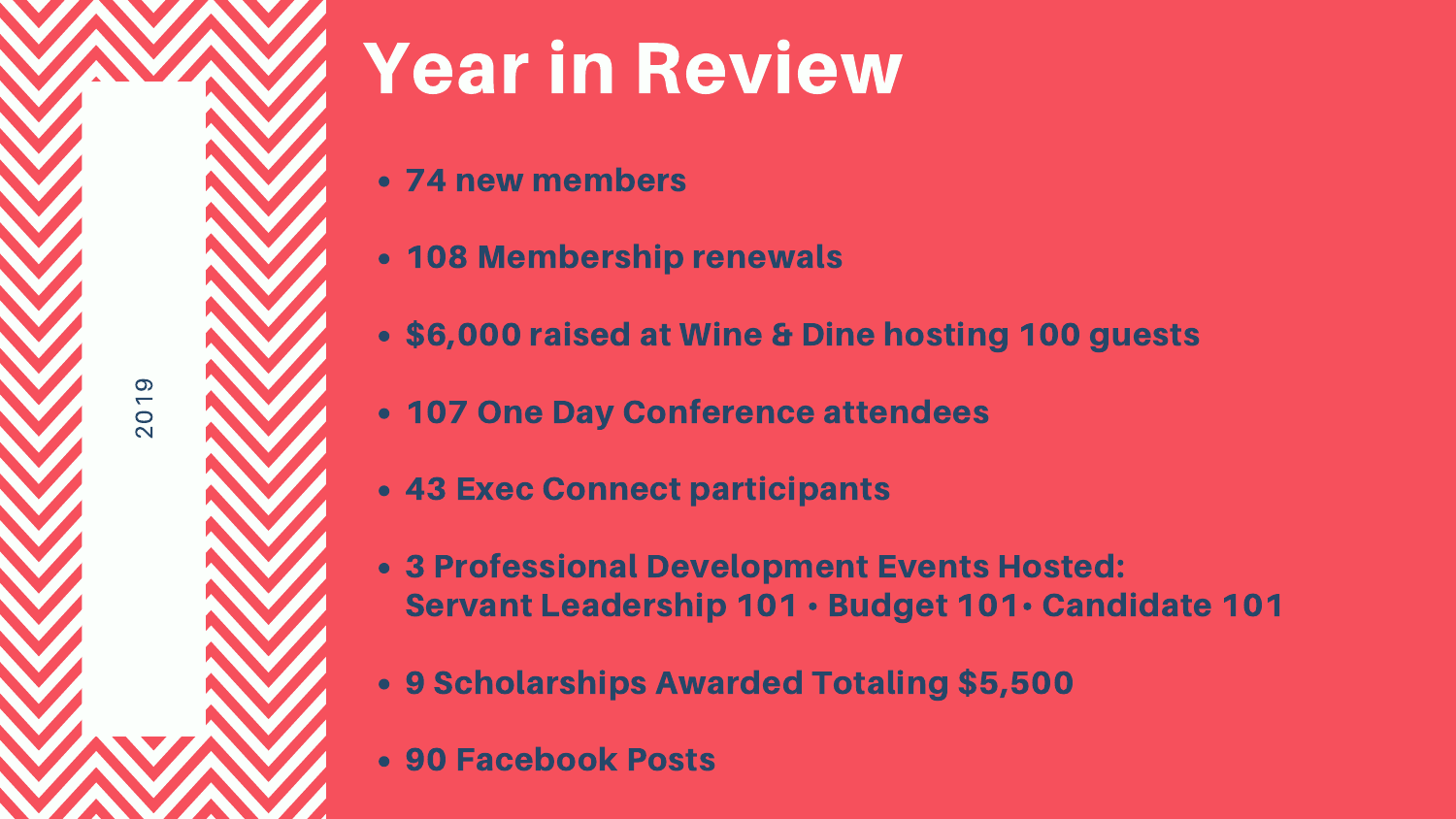### 2020 Executive Committee



Imelda Speck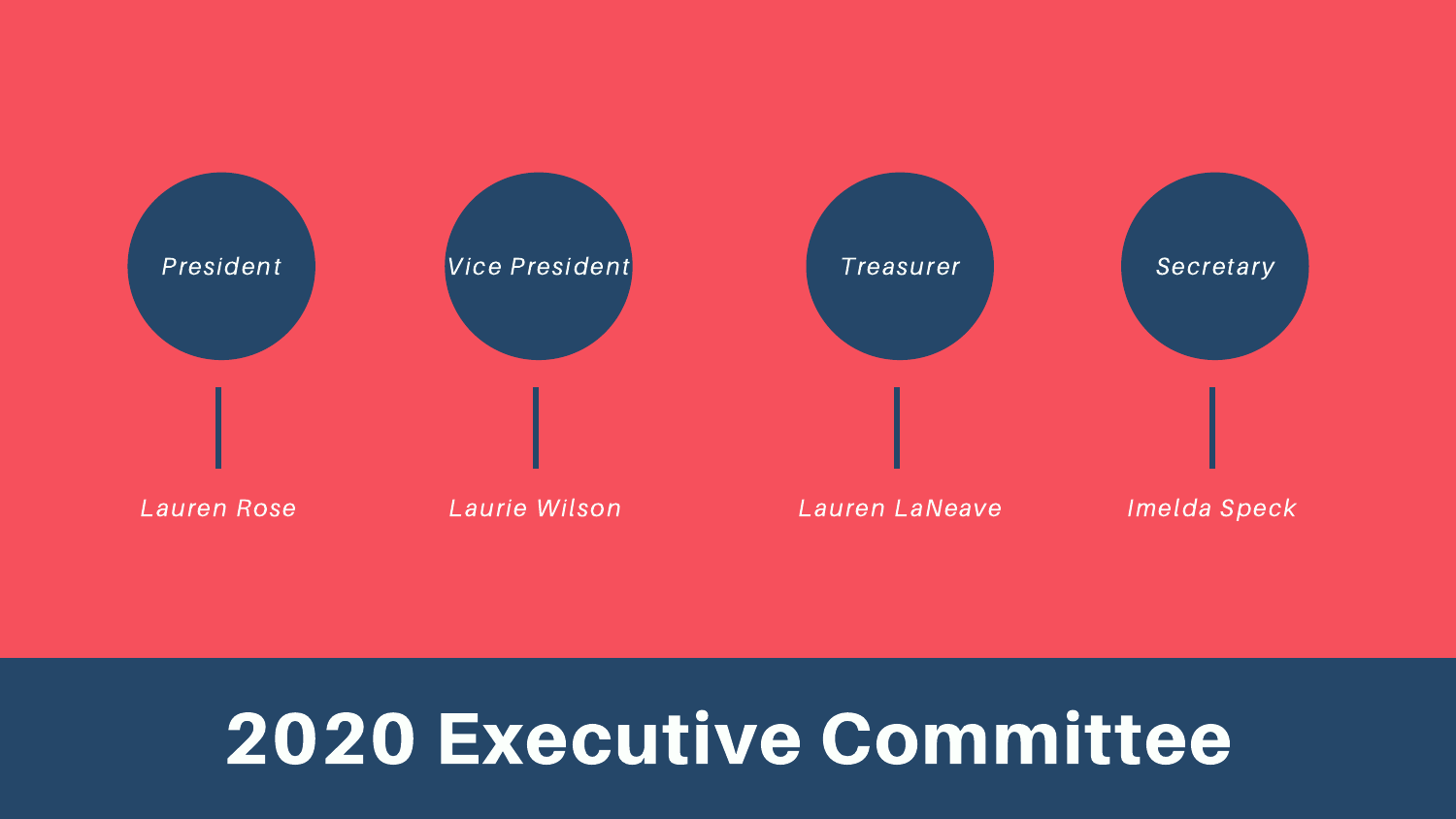## 2020 Committee Work









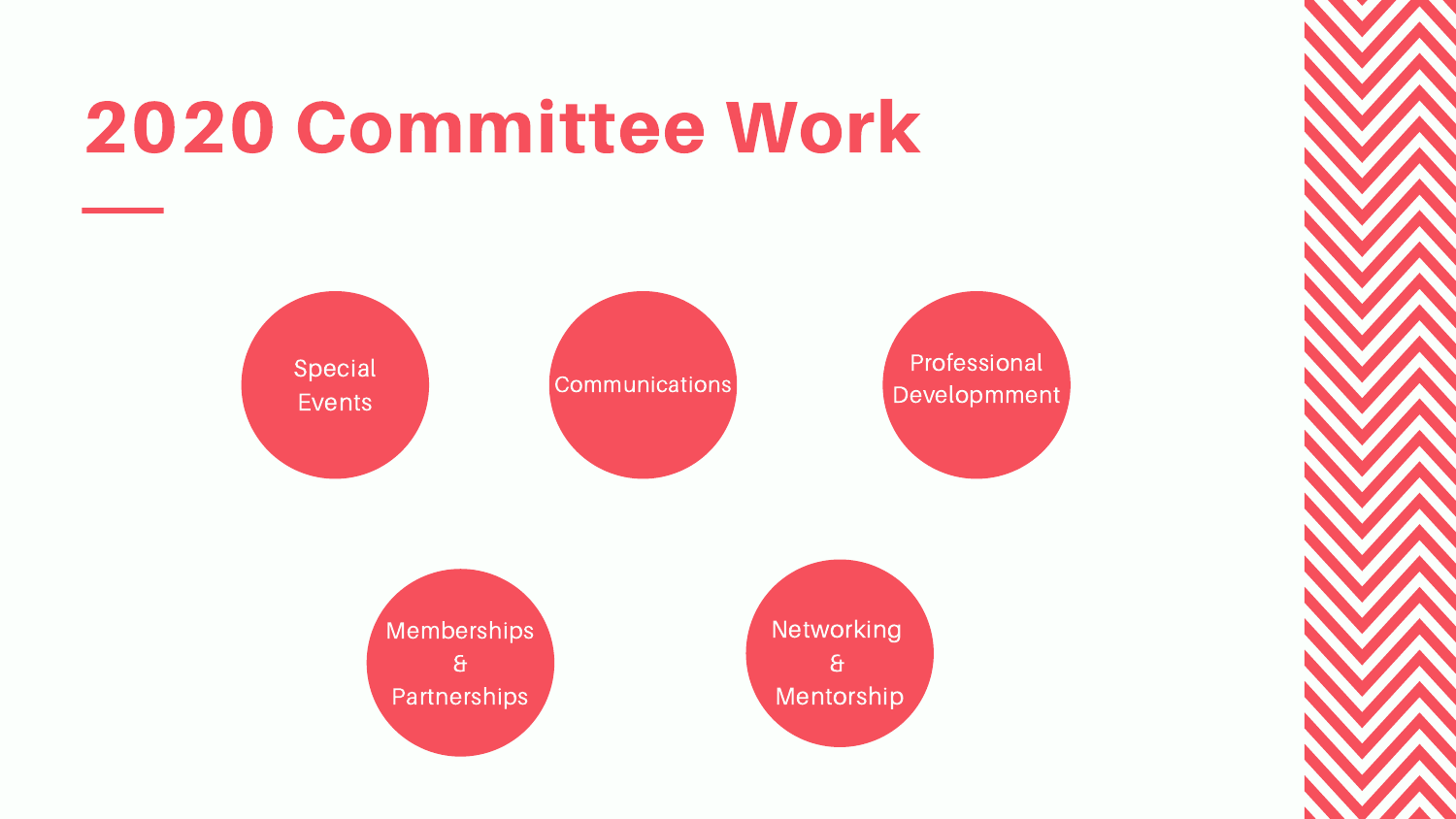Urban Management Assistants of North Texas (UMANT) seeks to

> advance the quality of local aovernment by providing a community to develop and support emerging leaders.

Our **Mission**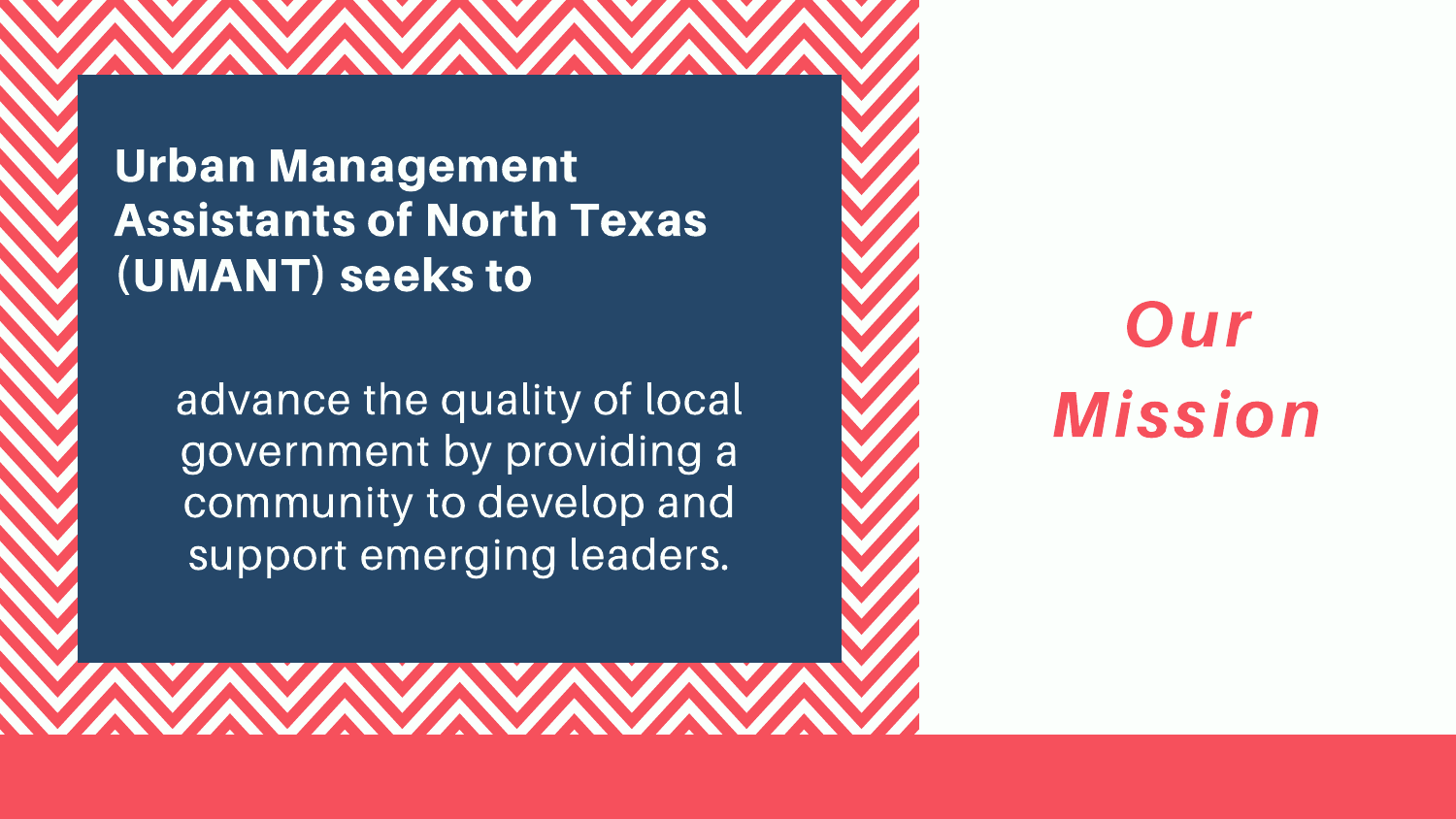General Monthly Meetings

Day of the Week and Time

**Major Special Events** 

Wine & Dine; One Day Conference

Committee Events

Events for each committee other than the majors

Other Items

Months to avoid, other issues?

# 2020 Events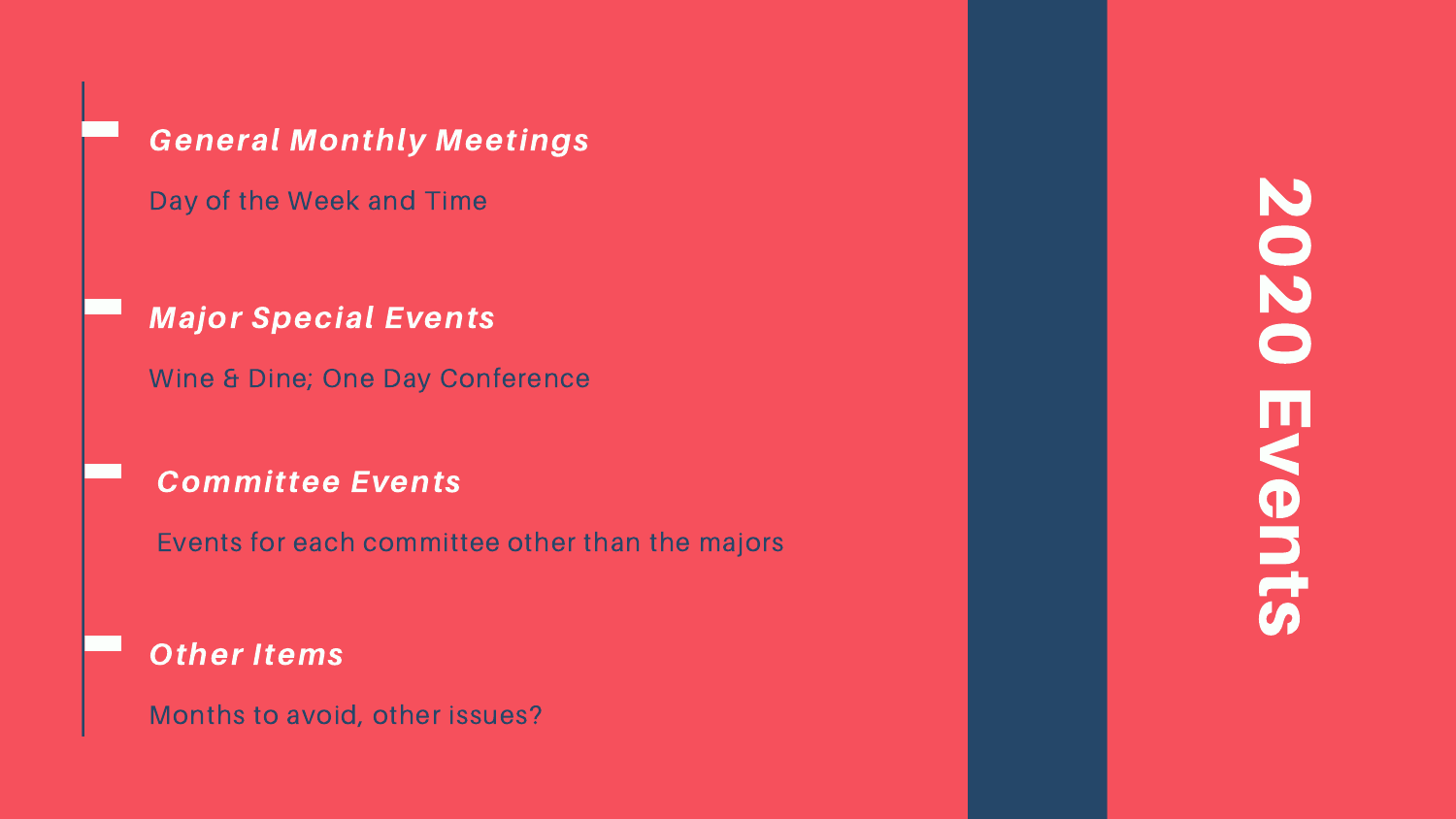## 2020 Other Items

Review of the Bylaws Evaluate for any inconsistencies, changes needed

Cross-professional Collaborations Seeking out partnerships with non-traditional groups

Review of the Scholarship Process Evaluate opportunities to give more